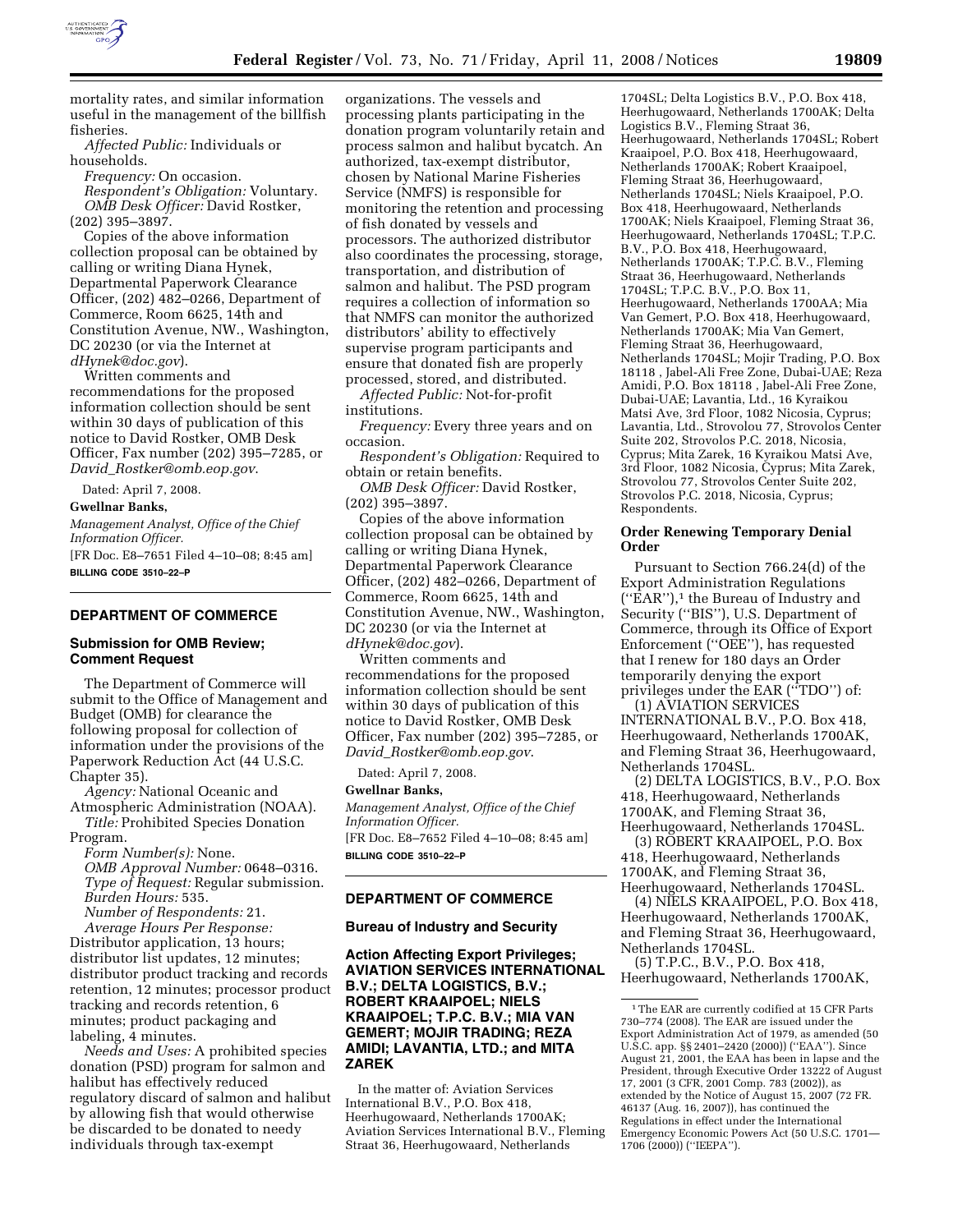and Fleming Straat 36, Heerhugowaard, Netherlands 1704SL, and P.O. Box 11, Heerhugowaard, Netherlands 1700AA.

(6) MIA VAN GEMERT, P.O. Box 418, Heerhugowaard, Netherlands 1700AK, and Fleming Straat 36, Heerhugowaard, Netherlands 1704SL.

(7) MOJIR TRADING, P.O. Box 18118, Jabel-Ali Free Zone, Dubai-UAE.

(8) REZA AMIDI, P.O. Box 18118, Jabel-Ali Free Zone, Dubai-UAE.

(9) LAVANTIA, Ltd., 16 Kyriakou Matsi Ave, 3rd Floor, 1082 Nicosia, Cyprus, and Strovolou 77, Strovolos Center Suite 202, Strovolos P.C. 2018, Nicosia, Cyprus.

(10) MITA ZAREK, 16 Kyraikou Matsi Ave, 3rd Floor,1082 Nicosia, Cyprus, and Strovolou 77, Strovolos Center Suite 202, Strovolos P.C. 2018, Nicosia, Cyprus.

(hereinafter collectively referred to as the ''Respondents'') for 180 days.

On October 1, 2007, I found that the evidence presented by BIS demonstrated that the Respondents have knowingly violated the EAR on multiple occasions between 2005 and 2007, by making false statements regarding the end-user and country of ultimate destination involving the export of items subject to the EAR from the United States. The evidence showed that Respondents concealed the true ultimate destination for the items, which was Iran, and that Respondents did not have the required U.S. Government authorization for the transactions. Additionally, in August 2007, Respondents Aviation Services International B.V. (''ASI''), Robert Kraaipoel, Delta Logistics B.V. (''Delta'') and T.P.C. B.V. (''TPC'') were criminally charged with five counts for similar misconduct involving the unlicensed export of U.S. origin items to Iran, including criminal violations of IEEPA and false statements as well. I further found that such violations had been significant, deliberate and covert, and were likely to occur again, especially given the nature of the transactions. For these reasons, I found that an imminent violation existed within the meaning of Section 766.24(b)(2). As such, a Temporary Denial Order (''TDO'') was needed to give notice to persons and companies in the United States and abroad that they should cease dealing with the Respondents in export transactions involving items subject to the EAR. Issuance of the TDO, rendered effective as of October 10, 2007, the date of publication in the **Federal Register**, was consistent with the public interest to preclude future violations of the EAR.

OEE has presented additional evidence showing that on multiple occasions Lavantia, Ltd. and its owner, Mita Zarek, have knowingly violated the TDO by continuing to engage in unauthorized transactions involving items subject to the EAR. Specifically, evidence shows that on or about November 26, 2007 and on or about February 9, 2008, shipper's export declarations (''SEDs'') were filed in the Automated Tracking System, listing Lavantia, Ltd. as the ultimate consignee for exports involving U.S. origin items subject to the EAR. The SEDs show that Respondents Lavantia, Ltd. and Mita Zarek are using a different address in Cyprus to receive the items. The new address is Strovolou 77, Strovolos Center Suite 202, Strovolos P.C. 2018, Nicosia, Cyprus.

In addition, the criminal charges against ASI, Robert Kraaipoel, Delta and TPC are still pending, and an arrest warrant is outstanding for Robert Kraaipoel.

I now find, based on the circumstances that led to the initial issuance of the TDO and the additional evidence supplied by OEE, that the renewal of this TDO for a period of the 180 days is necessary and in the public interest, to prevent an imminent violation of the EAR. I also find it necessary to add the additional address for Respondents Lavantia, Ltd. and Mita Zarek to the Order. All parties to this TDO have been given notice of the request for renewal.

*It is therefore ordered: First,* that the Respondents, AVIATION SERVICES INTERNATIONAL B.V., P.O. Box 418, Heerhugowaard, Netherlands 1700AK, and Fleming Straat 36, Heerhugowaard, Netherlands 1704SL; DELTA LOGISTICS, B.V., P.O. Box 418, Heerhugowaard, Netherlands 1700AK, and Fleming Straat 36, Heerhugowaard, Netherlands 1704SL; ROBERT KRAAIPOEL, Director and Principal Officer of Aviation Services International B.V., P.O. Box 418, Heerhugowaard, Netherlands 1700AK, and Fleming Straat 36, Heerhugowaard, Netherlands 1704SL; NIELS KRAAIPOEL, Aviation Services International Sales Manager, P.O. Box 418, Heerhugowaard, Netherlands 1700AK, and Fleming Straat 36, Heerhugowaard, Netherlands 1704SL; T.P.C., B.V., P.O. Box 418, Heerhugowaard, Netherlands 1700AK, and Fleming Straat 36, Heerhugowaard, Netherlands 1704SL, and P.O. Box 11, Heerhugowaard, Netherlands 1700AA; MIA VAN GEMERT, Managing Director of Aviation Services International, P.O. Box 418, Heerhugowaard, Netherlands 1700AK, and Fleming Straat 36, Heerhugowaard, Netherlands 1704SL; MOJIR TRADING, P.O. Box 18118,

Jabel-Ali Free Zone, Dubai-UAE; REZA AMIDI, P.O. Box 18118, Jabel-Ali Free Zone, Dubai-UAE; LAVANTIA, LTD., 16 Kyraikou Matsi Ave, 3rd Floor, 1082 Nicosia, Cyprus, and Strovolou 77, Strovolos Center Suite 202, Strovolos P.C. 2018, Nicosia, Cyprus; and MITA ZAREK, owner of Lavantia, Ltd., 16 Kyraikou Matsi Ave, 3rd Floor,1082 Nicosia, Cyprus, and Strovolou 77, Strovolos Center Suite 202, Strovolos P.C. 2018, Nicosia, Cyprus (collectively the ''Denied Persons'') may not, directly or indirectly, participate in any way in any transaction involving any commodity, software or technology (hereinafter collectively referred to as ''item'') exported or to be exported from the United States that is subject to the Export Administration Regulations (''EAR''), or in any other activity subject to the EAR, including, but not limited to:

A. Applying for, obtaining, or using any license, License Exception, or export control document;

B. Carrying on negotiations concerning, or ordering, buying, receiving, using, selling, delivering, storing, disposing of, forwarding, transporting, financing, or otherwise servicing in any way, any transaction involving any item exported or to be exported from the United States that is subject to the EAR, or in any other activity subject to the EAR; or

C. Benefiting in any way from any transaction involving any item exported or to be exported from the United States that is subject to the EAR, or in any other activity subject to the EAR.

*Second,* that no person may, directly or indirectly, do any of the following:

A. Export or reexport to or on behalf of the Denied Persons any item subject to the EAR;

B. Take any action that facilitates the acquisition or attempted acquisition by the Denied Persons of the ownership, possession, or control of any item subject to the EAR that has been or will be exported from the United States, including financing or other support activities related to a transaction whereby the Denied Persons acquires or attempts to acquire such ownership, possession or control;

C. Take any action to acquire from or to facilitate the acquisition or attempted acquisition from the Denied Persons of any item subject to the EAR that has been exported from the United States;

D. Obtain from the Denied Persons in the United States any item subject to the EAR with knowledge or reason to know that the item will be, or is intended to be, exported from the United States; or

E. Engage in any transaction to service any item subject to the EAR that has